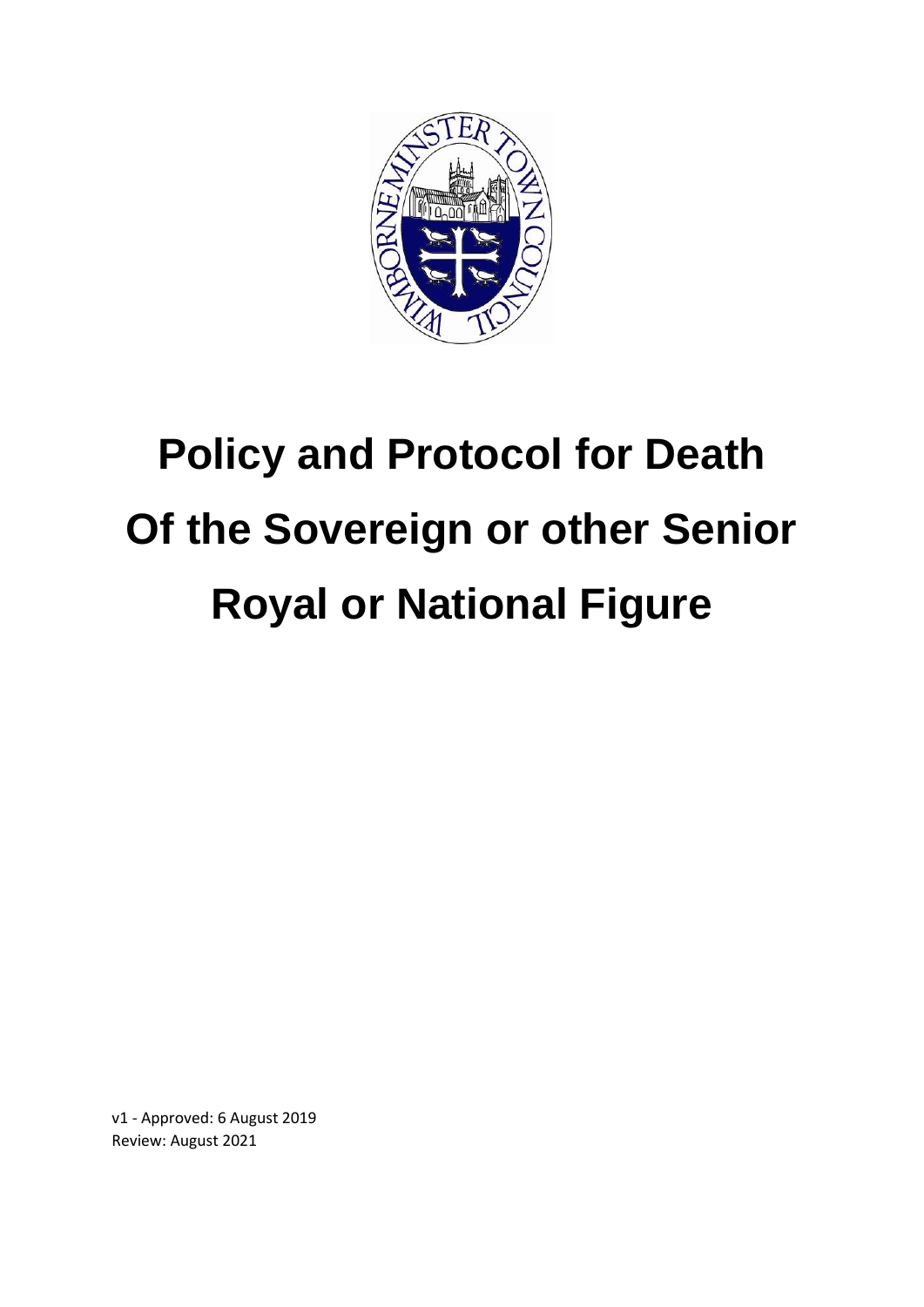# Contents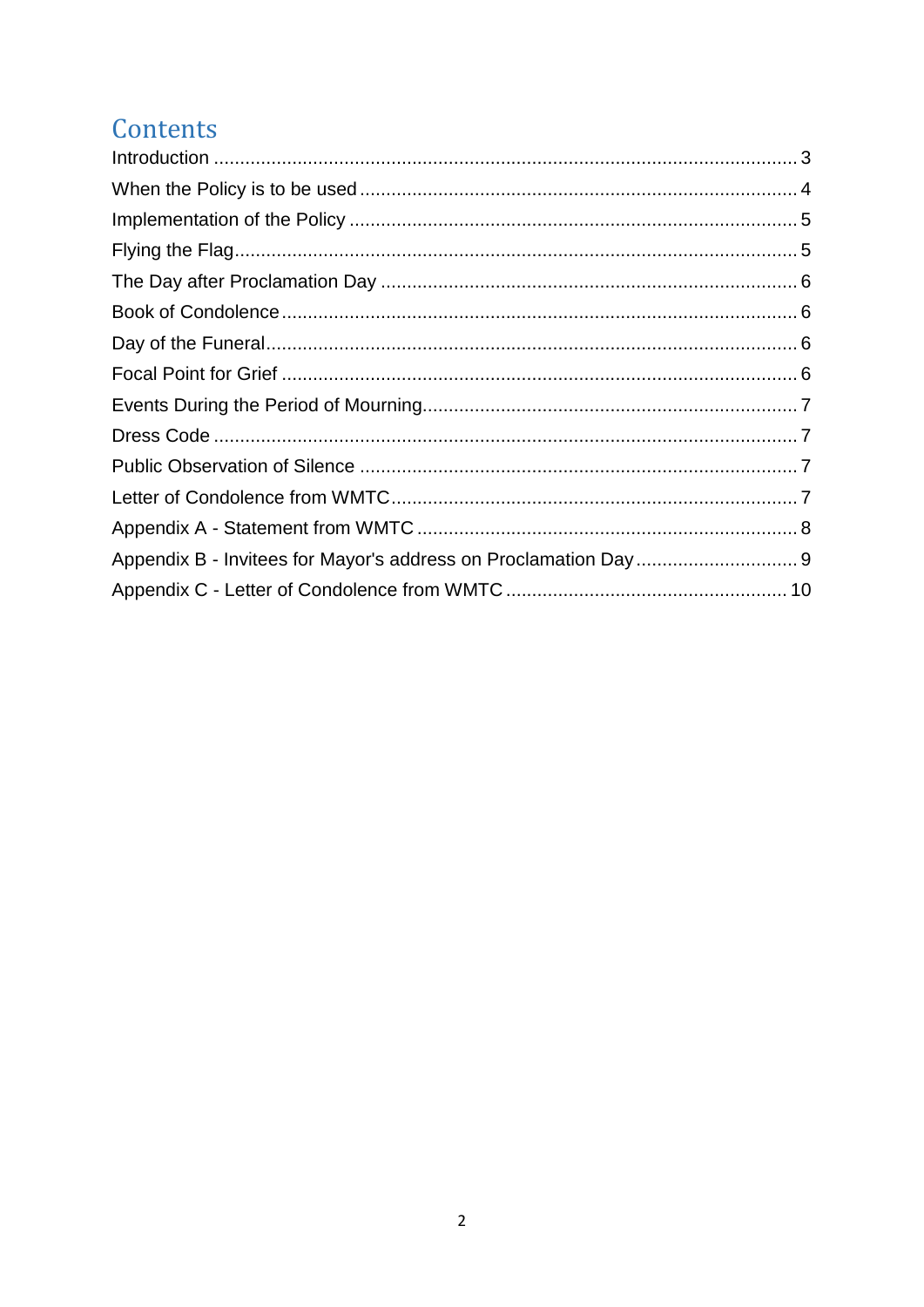## Introduction

Wimborne Minster Town Council recognises that a formal procedure is required to manage the occurrence of the death of a senior national figure or local holder of high office.

Guidance has been made available from the National Association of Civic Officers (May 2019) for the procedure to follow upon the death of the Sovereign, other senior members of the Royal Family, senior national figures or local holders of high office.

Plans to mark the death of the Sovereign or senior member of the Royal Family must only be implemented after a formal announcement has been made by the Royal Household or Downing Street.

This procedure should be implemented by the Town Clerk or in her/his absence, the Assistant Town Clerk, Mayor or Mayor's Secretary.

It might also be appropriate to use elements of the procedure when responding to an incident which has led to a large number of deaths, for example, a train crash or terrorist attack. This would apply if a National Day of Mourning was announced by 10 Downing Street. This would be at the discretion of the Mayor and Town Clerk/Assistant Town Clerk.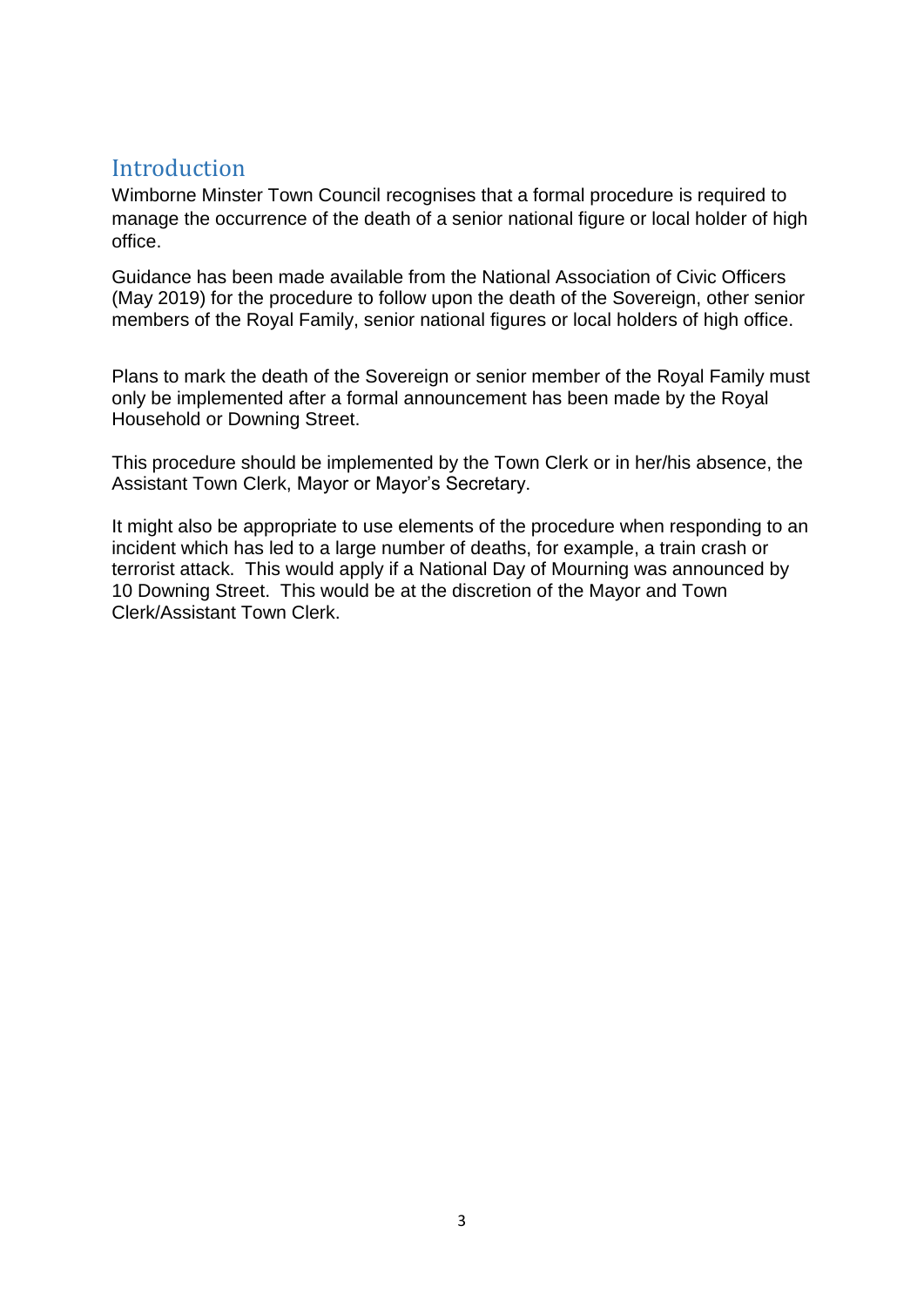## When the Policy is to be used:

This Policy should be used in the event of the death of:

#### Group 1

- HM the Queen
- HRH the Duke of Edinburgh
- HRH the Prince of Wales
- HRH the Duchess of Cornwall
- HRH the Duke of Cambridge
- HRH the Duchess of Cambridge
- Any progeny of the Duke and Duchess of Cambridge
- HRH the Duke of Sussex
- HRH the Duchess of Sussex
- Any progeny of the Duke and Duchess of Sussex
- HRH The Duke of York
- HRH The Earl of Wessex
- HRH The Princess Royal

#### Group 2

- The Prime Minister
- Any former Prime Minister
- The Member of Parliament for the Town's Constituency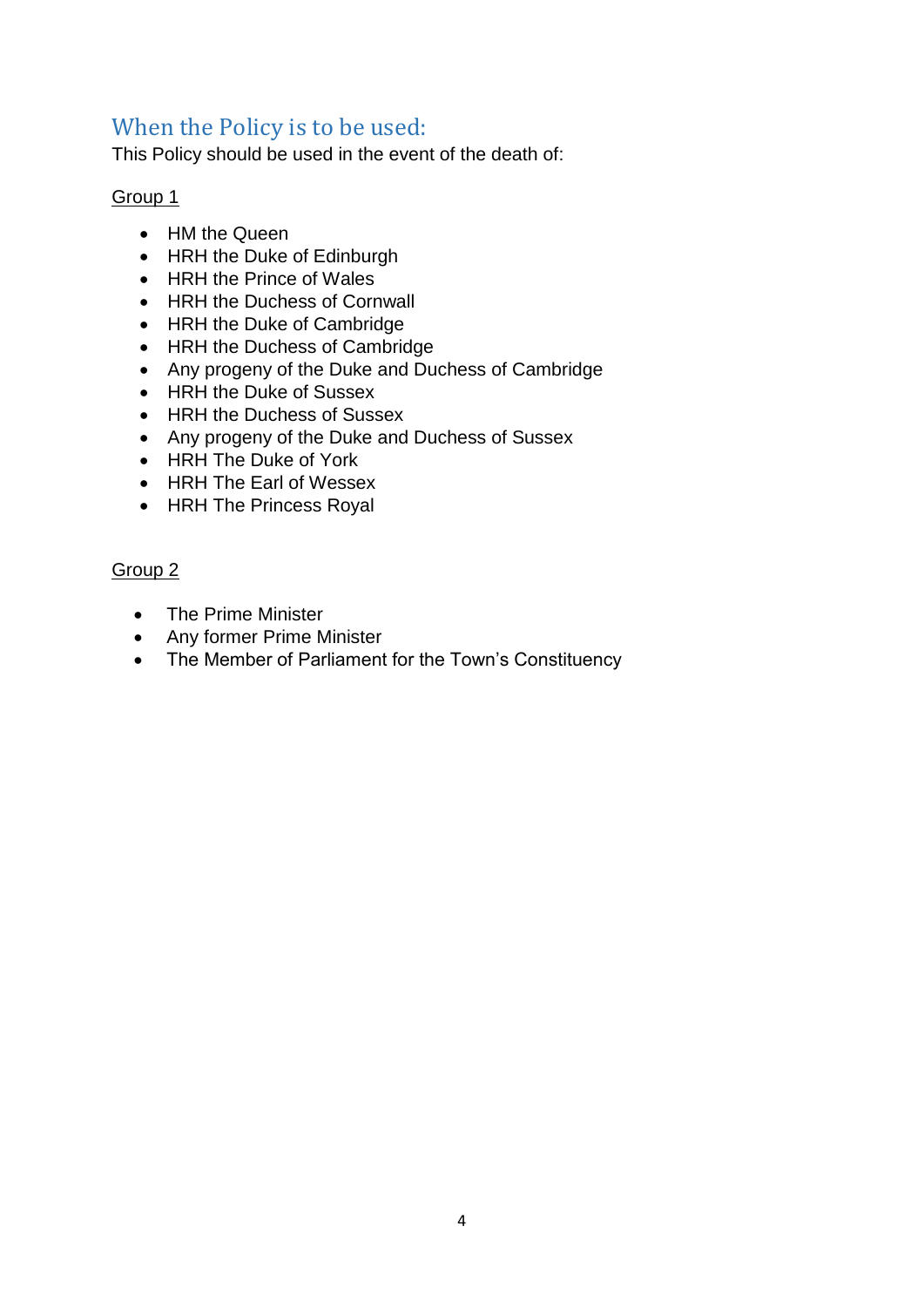# Implementation of the Policy on hearing of the death

Wimborne Minster Town Council's mourning protocol will be implemented on **the formal announcement by Buckingham Palace / Downing Street** of the death of any one of those persons named on page 4.

Implementation will be authorised by the Town Clerk or in his/her absence, the Assistant Town Clerk, Mayor or Mayor's Secretary.

## Flying the Flag

Once the formal announcement has been received, at the request of the Town Clerk/Assistant Town Clerk the Union Flag at the Town Council offices will be immediately flown at half-mast.

If the death falls on St George's Day or the period of mourning includes St George's Day, the flag of the patron saint should be replaced by the Union Flag at half-mast.

# Flying the Flag on Proclamation Day  $(D + 1)$  following the death of the Sovereign

**On Proclamation Day (D+1)** (the day following the death of the Sovereign when the new Sovereign is proclaimed) flags will – at 11.00hrs – be raised to full mast and flown throughout the day at full mast).

On the day following Proclamation Day (D+2) the flag will be returned to half-mast at 1300 hrs.

If the death occurs late in the day arrangements for the ceremonial matters on  $D + 1$ may not be put in place swiftly enough and so timings may change. Guidance will be given by Buckingham Palace/Downing Street.

## Flying the Flag on Subsequent Days

Following the death of the Sovereign or other members of the Royal Family identified in Group 1 on page 4, the flag will continue to fly at half-mast until 0800 hours on the morning following the funeral.

For those identified in Group 2 on page 4 the flag will fly at half-mast on the day of the announcement of the death and the day of the funeral only.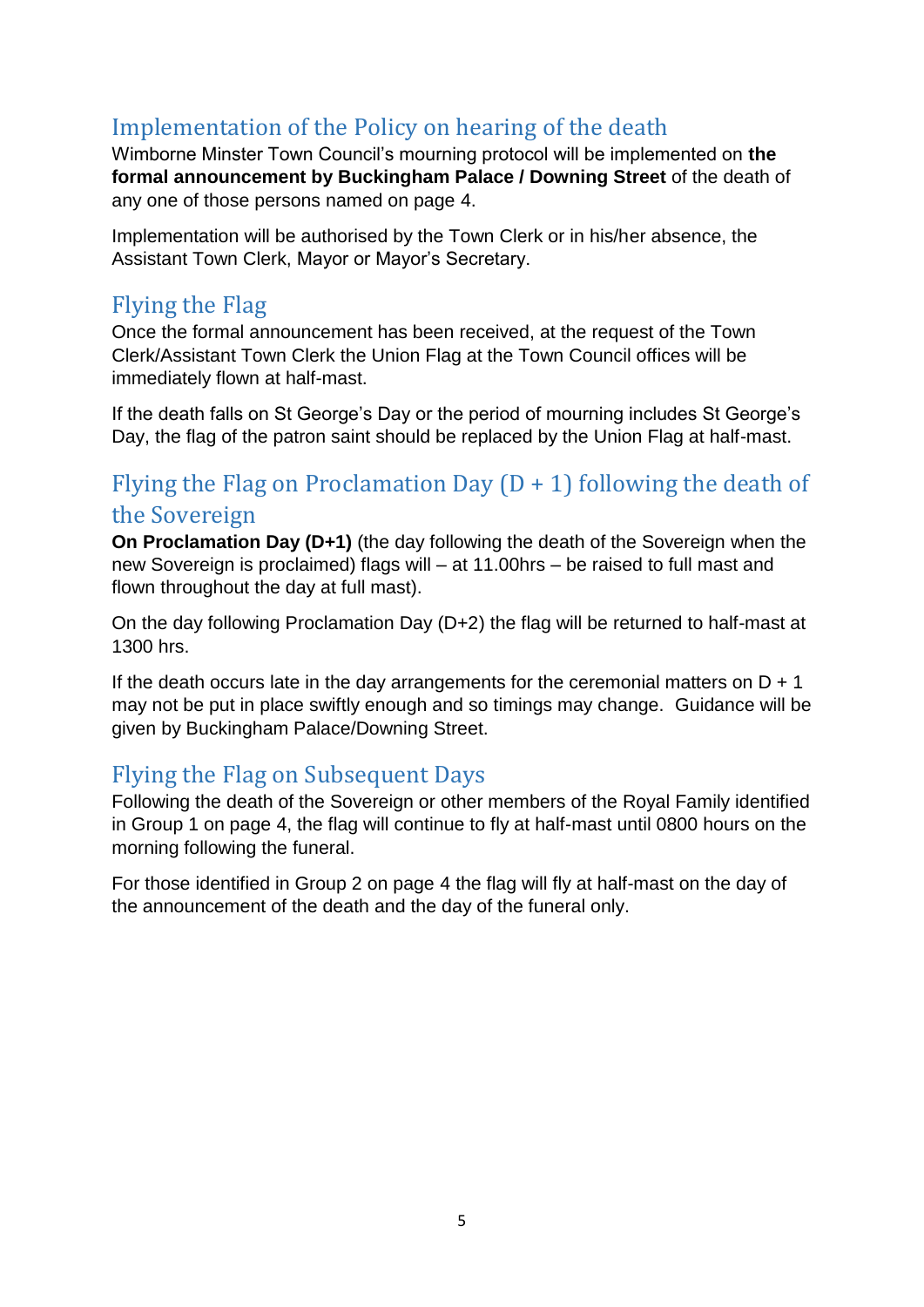# The Day After Proclamation Day  $(D + 2)$

The Town Mayor will read a statement from the Town Council and the Proclamation at 1400 hrs outside The Minster on the day following Proclamation (D+2). See Appendix A. This will be a public event and those individuals named in Appendix B on page 9 will be invited.

The statement from the Town Council will appear on the home page of the website.

## Book of Condolence

On the first working day following the announcement of the death of the Sovereign, HRH the Duke of Edinburgh, HRH the Prince of Wales or HRH the Duchess of Cornwall, a Book of Condolence will be opened at the Town Council offices.

Consideration will be given at the time whether Books of Condolence should be opened for other members of the Royal Family.

Book of Condolence will be open from 0930hrs – 1300 hrs Monday to Friday and will remain open until 1300 on the day following the funeral

When the Book of Condolence has been closed, the Town Clerk/Assistant Town Clerk will make arrangements for the final version to be lodged in local archives).

## Day of the Funeral of the Sovereign  $(D + 10)$

The funeral of the Sovereign will take place 10 days after the day of death (unless this would mean it would fall on a Sunday in which case it will then be  $D + 11$ ). Other events may also mean that the date of the funeral will change e.g. if it would clash with Christmas/Easter/ Remembrance Day.

On the death of the Sovereign there will be a two minute silence at 11 am on the day of the funeral. This will be held outside The Minster.

A toll of bells will be agreed in liaison with The Minster. The recommendation is one ring for each year of the Sovereign's life with an 8 second gap between each toll.

## Focal Point for Grief

Upon the death of a member of the Royal Family or a senior national figure, members of the public may wish to visit a designated area as a focal point for grief. This may be to lay flowers and other tributes as well as to reflect and remember.

There will be a designated area at The Minster for members of the public to lay flowers etc. The exact place will be agreed with the Rector at the time and this will be communicated to the public as part of the Statement issued by the Mayor, see  $D + 2$ above.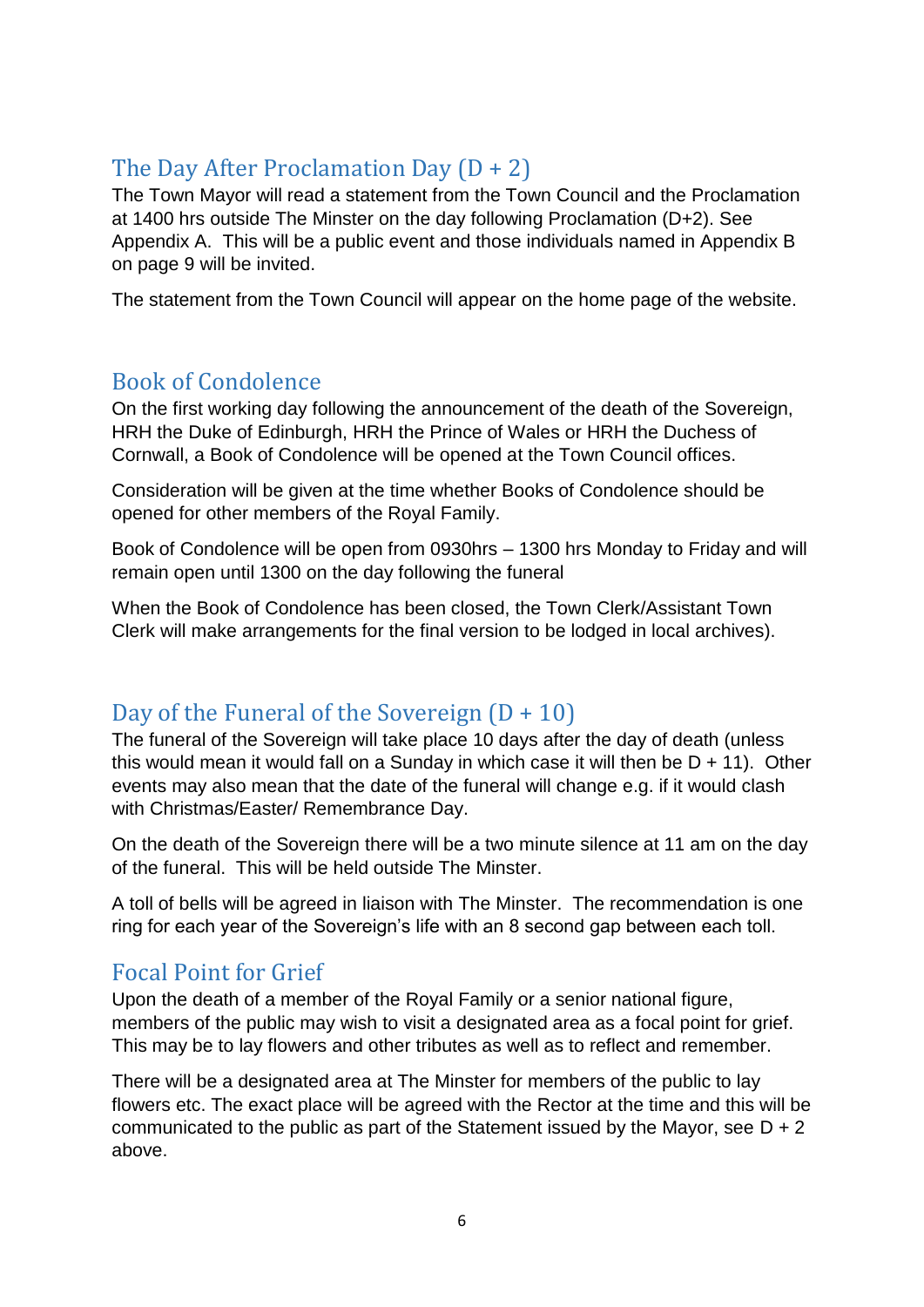Tributes will be carefully removed within one week after the state funeral. On removal floral tributes will either be offered to a local care home or composted. Other tributes will be disposed of sensitively and appropriately.

#### Events During the Period of Mourning

The programme of engagements undertaken by the Town Mayor during the period of mourning will be reviewed to ensure it is appropriate and that it sits comfortably with the national mood. If events do continue they should begin with a period of silence.

Councillors will be informed in advance that a Town Council meeting held during the mourning period will be preceded with a 2 minute silence.

#### Dress Code

When conducting public business, councillors may wish to consider wearing black ties/dark clothing on the day of death, day of the funeral and period of public mourning.

Black arm bands will be available for the councillors and staff.

On the death of the Sovereign, the Chains of office will not be worn by the Mayor during the period of mourning and instead the badge of office will be worn on a black neck ribbon. A black rosette will be added to the Mayor's robes.

## Public Observation of Silence

For other senior members of the Royal Family, the funeral will take place eight days after the day of death.

When the death of a senior member of the Royal Family is to be marked by a twominute Silence, an announcement will be made by Buckingham Palace.

The Town Mayor will lead a Public Silence outside The Minster on the day of the funeral. There will be an open invitation to Councillors and the public to attend.

The death of an individual listed in Group 2 on page 2 will be marked by a 1 minute silence.

#### Letter of Condolence from WMTC

As soon as practical, a letter of condolence will be drafted and circulated to the Town Mayor for approval before dispatch. See Appendix C.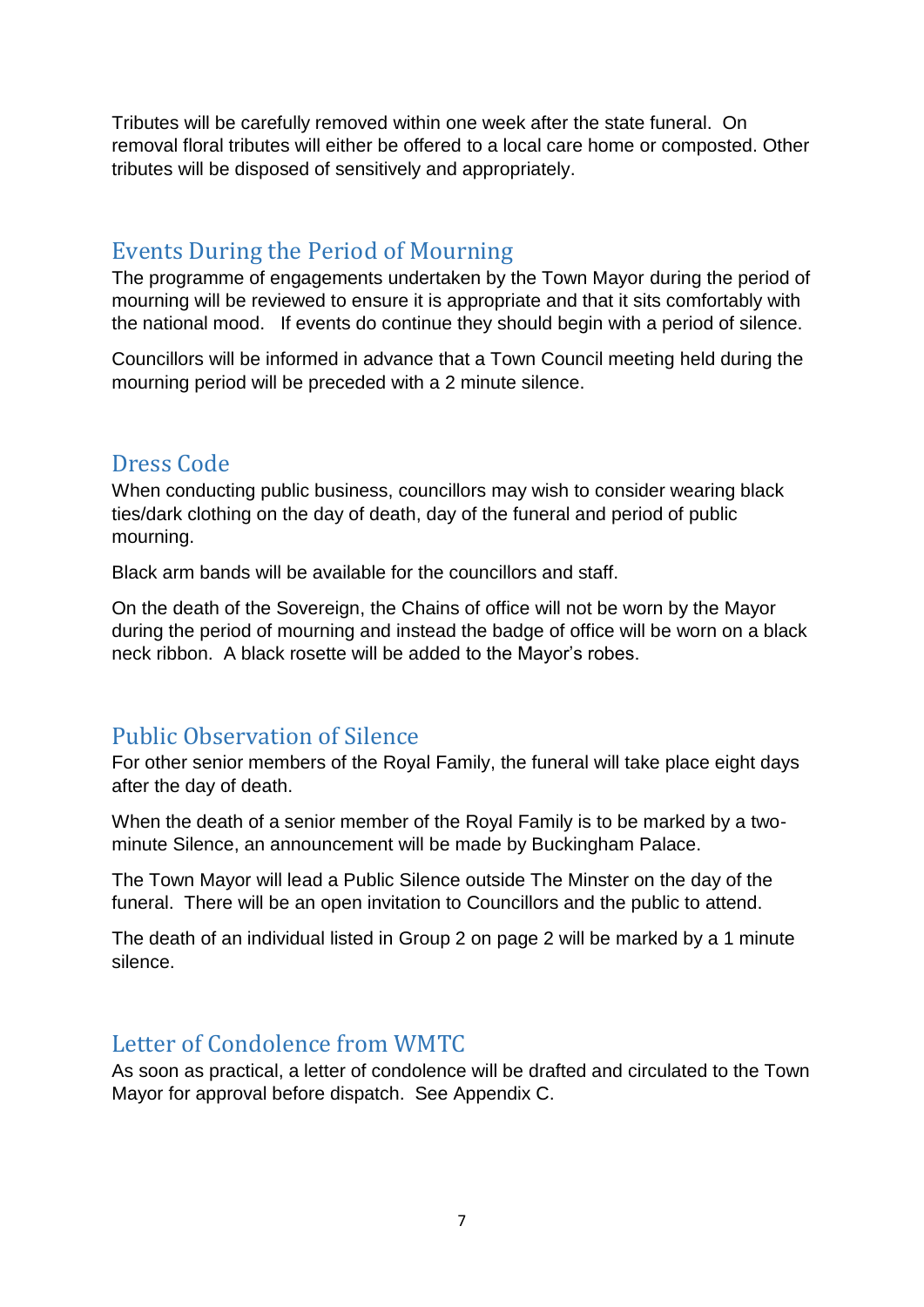# Appendix A

#### **Statement by Mayor and reading of Proclamation - To be read at 2 pm the day after Proclamation Day (D Day + 2)**

The Mayor (or in his/her absence the Deputy Mayor) to say:

*We come together this afternoon following the passing of our late Sovereign, Queen Elizabeth the Second. Our sadness at this time is shared by people across the globe, as we remember with affection and gratitude the lifetime of service given by our longest-reigning Monarch.*

*Floral tributes may be laid on at The Minster Green and a Book of Condolence has been opened at the Town Hall. and will be available to sign until (put in date D + 11).*

*The basis on which our monarchy is built has ensured that through the centuries the Crown has passed in an unbroken line of succession. Today's ceremony marks the formal Proclamation to the people of Wimborne Minster of the beginning of our new King's reign.*

*Yesterday the Accession Council met at St James's Palace to proclaim our new Sovereign. The flags which had flown at half-mast since The Queen's death were raised briefly to their full height to mark the start of His Majesty's reign.*

*The Accession Council also made an Order requiring High Sheriffs to cause the Proclamation to be read in the areas of their jurisdiction. The High Sheriff of Dorset discharged that duty earlier today and now, with my humble duty, I now bring the words of the Proclamation to the residents of Wimborne Minster.*

*Ladies and Gentlemen, The Proclamation of the Accession:*

#### **READ THE PROCLAMATION**

(This will be available from the Buckingham Palace website [www.royal.gov.uk](http://www.royal.gov.uk/) or the Privy Council website [www.privy-council.org.uk.](http://www.privy-council.org.uk/)

At the end of the Proclamation the Mayor will say: **God Save The King**

Official Guests repeat: **God Save The King**

All present join in saying: **God Save the King**

One verse of the National Anthem to be played.

#### **Finally, the Mayor will call for three cheers for His Majesty The King.**

Dispersal.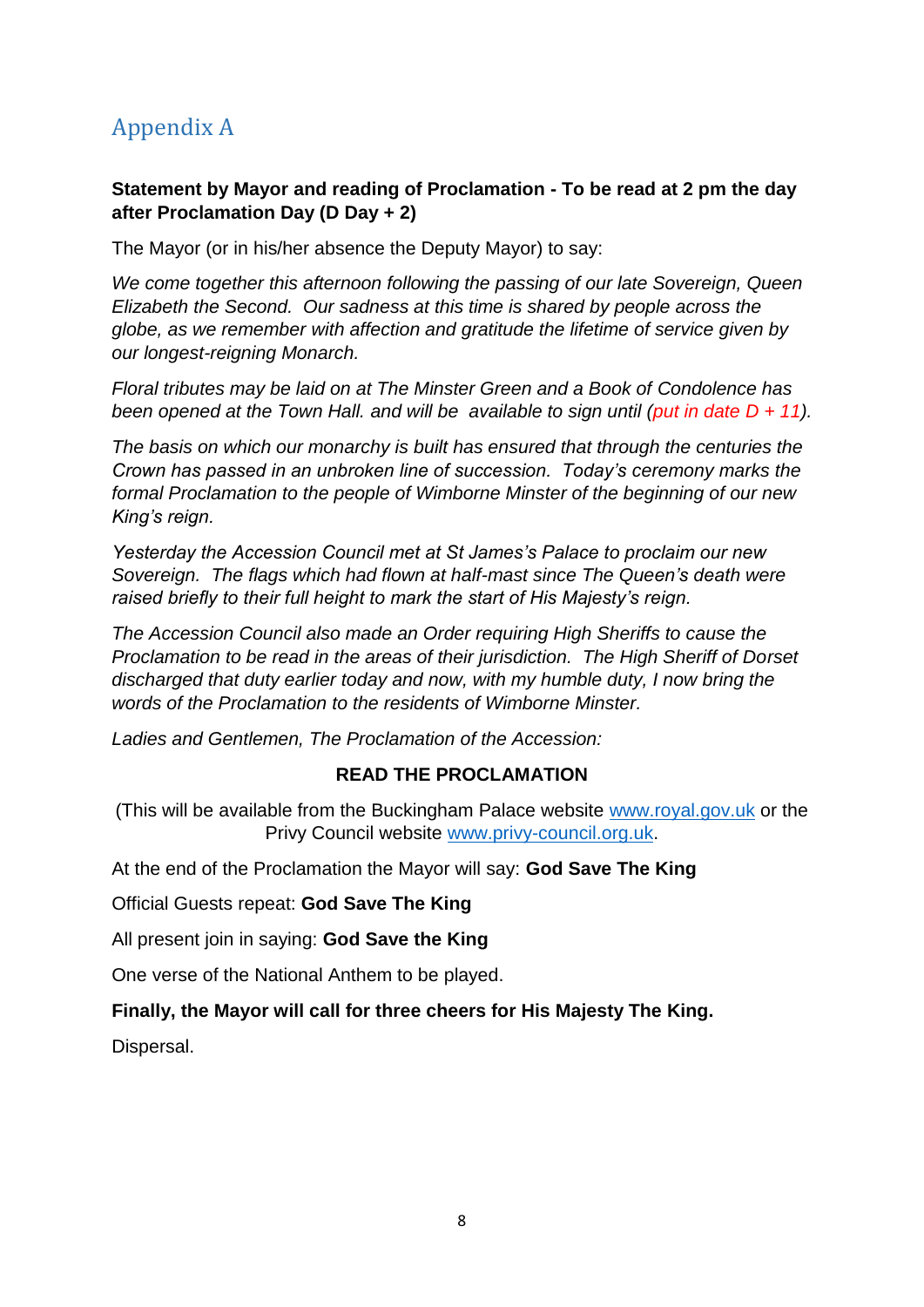# Appendix B

# **Invitees to reading of Proclamation on D + 2**

All members of the Council Town Clerk Past Mayors Freemen/women High Sheriff